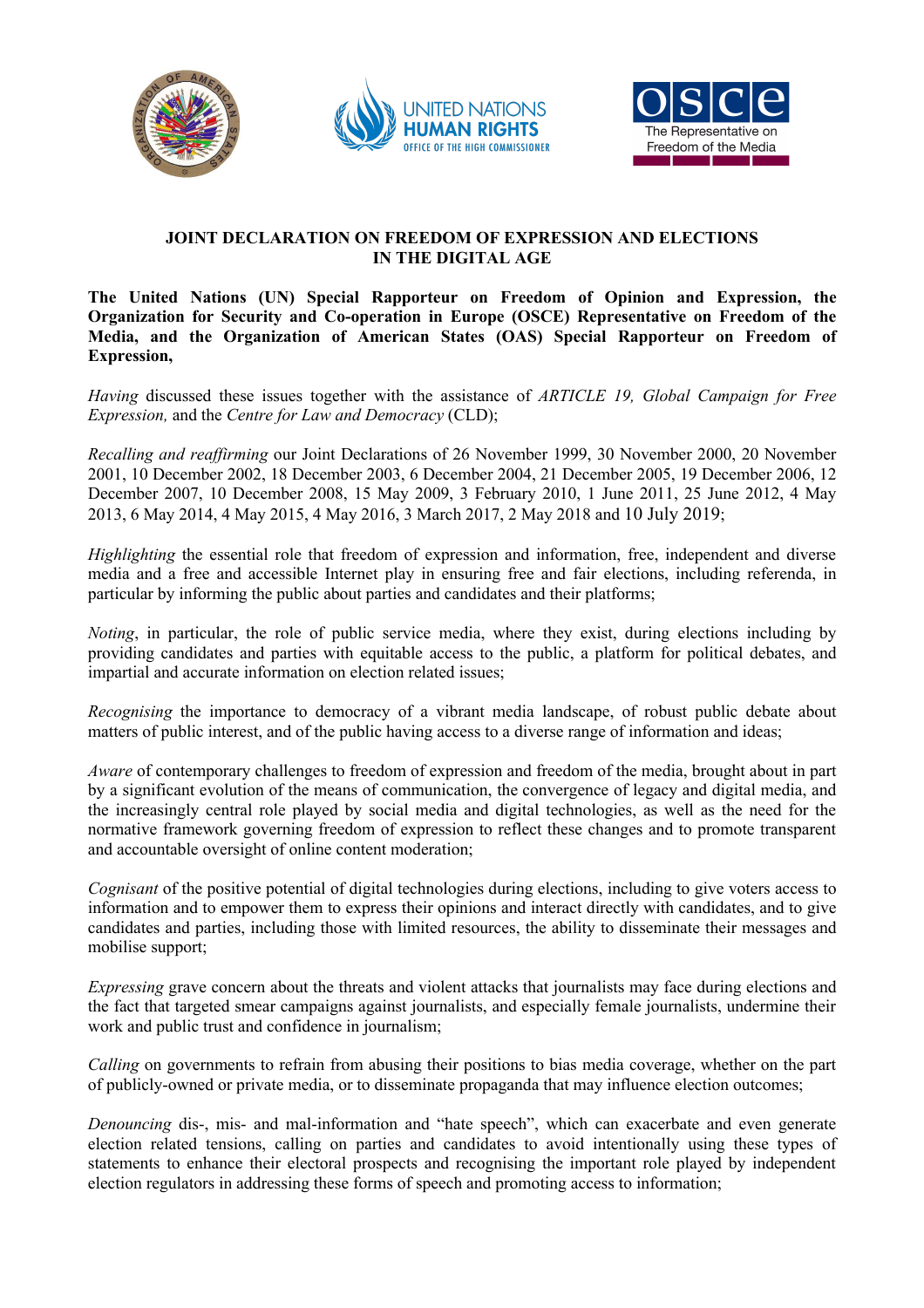*Alarmed* about the misuse of social media by both state and private actors to subvert election processes, including through various forms of inauthentic behaviour and the use of "computational propaganda" (employing automated tools to influence behaviour);

*Concerned* that many States are passing laws which, while formally justified by reference to the problems noted above, unduly limit freedom of expression, expand State control over the media, restrict Internet freedom and/or further the ability of various actors to collect personal data;

*Deploring* restrictions on the ability of the public to access the Internet, including complete or partial shutdowns, which seriously limit the ability of media, parties, candidates and others to communicate with the public, as well as the ability of members of the public to access information;

*Stressing* the need for robust rules and systems requiring transparency of parties and candidates in relation to media spending on elections;

*Mindful* that elections around the world are scheduled to take place in the midst of the COVID-19 pandemic, creating new barriers for reporting, sometimes imposed unjustifiably by State actors, at a moment when voters have an overriding need to access a range of information and ideas to make informed electoral decisions;

*Adopt*, on 30 April 2020, as part of the celebrations of World Press Freedom Day, the following Joint Declaration on Freedom of Expression and Elections in the Digital Age:

## 1. Recommendations to States

- a. General Principles
	- i. States should put in place a regulatory and institutional framework that promotes a free, independent and diverse media, in both the legacy and digital media sectors, which is able to provide voters with access to comprehensive, accurate and reliable information about parties, candidates and the wider electoral process.
	- ii. States should promote effective access to the Internet and other digital technologies for all parts of population, including by closing digital gaps based on gender, race, ethnicity, disability, socio-economic status and other bases, and putting in place clear requirements and policies to ensure respect for the principle of net neutrality.
	- iii. States should ensure that any restrictions on freedom of expression that apply during election periods comply with the international law three-part test requirements of legality, legitimacy of aim and necessity, which implies the following:
		- 1) There should be no prior censorship of the media, including through means such as the administrative blocking of media websites or Internet shutdowns.
		- 2) Any limits on the right to disseminate electoral statements should conform to international standards, including that public figures should be required to tolerate a higher degree of criticism and scrutiny than ordinary citizens.
		- 3) There should be no general or ambiguous laws on disinformation, such as prohibitions on spreading "falsehoods" or "non-objective information".
		- 4) Any limits imposed on media reporting on public opinion polls during elections should also be in strict conformity with the three-part test.
	- iv. State actors should never use their positions or power to undertake measures with a view to unduly influencing media reporting, including on elections, whether direct measures, such as through licensing of the media or exercising control over public media or media regulators, or indirect measures, such as by limiting access to newsprint, radio frequencies or the ability of media outlets to distribute their products freely throughout the country.
	- v. State actors should ensure that the media enjoys robust access to sources of official information and to candidates for public office, and does not face undue barriers to their ability to disseminate such information and ideas, including during the public health pandemic of COVID-19, and including by implementing the principles of this Joint Declaration.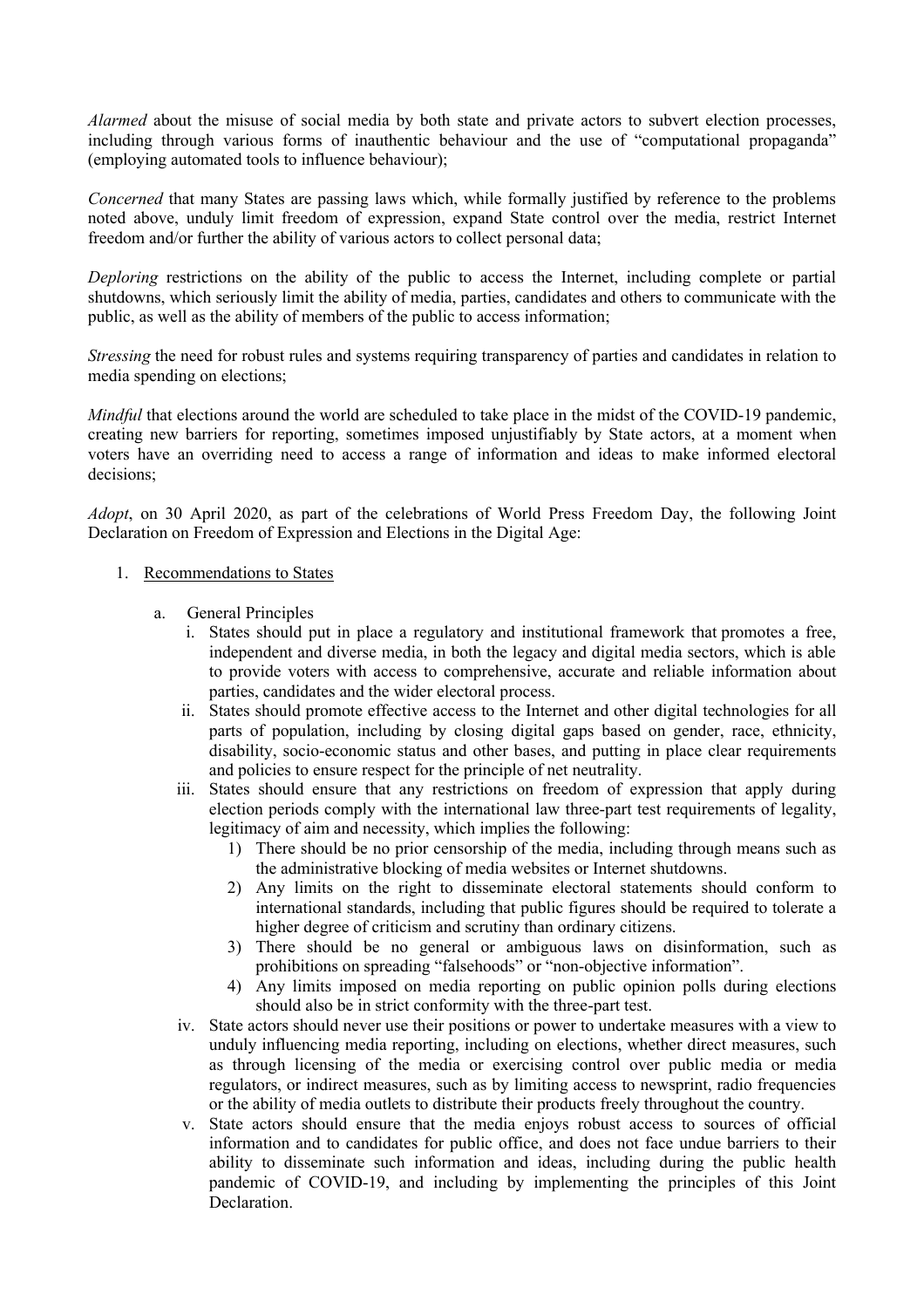- b. Election Coverage by the Media
	- i. The media, both legacy and digital, should be exempted from liability during election periods for disseminating statements made directly by parties or candidates unless the statements have specifically been held to be unlawful by an independent and impartial court or regulatory body, or the statements constitute incitement to violence and the media outlet had a genuine opportunity to prevent their dissemination.
	- ii. Any administrative body which has the power to oversee rules relating to the media during election periods should be independent of the government and its decisions should be subject to timely judicial review.
	- iii. All publicly-owned media should, during election periods, ensure that the public is informed about election matters, respect strict rules of fairness, impartiality and balance, and grant all parties and candidates equitable opportunities to communicate directly with the public, either for free or at subsidised rates.
	- iv. Any rules on election spending which are designed to create a level electoral playing field should be applicable to legacy and digital media, taking into account their differences, including rules about transparency of political advertising.
	- v. States should make a concerted effort to promote digital media and information literacy, including in relation to elections.
	- vi. Directing targeted political advertising, based on personal data, at individuals through the media should not be allowed, especially during election periods, unless those individuals have consented to the use of their personal data for this purpose.
- c. Restrictions on Freedom of Expression/Media Freedom During Elections
	- i. States should consider supporting positive measures to address online disinformation, such as the promotion of independent fact-checking mechanisms and public education campaigns, while avoiding adopting rules criminalising disinformation.
	- ii. States should adopt appropriately clear and proportionate laws that prohibit the dissemination of statements which are specifically designed to obstruct individuals' right to vote, such as by intentionally spreading incorrect information about where or when to vote.
	- iii. States have a special obligation to take rapid and effective measures to prevent, protect, investigate, prosecute and punish attacks, threats, intimidation and harassment, offline and online, against journalists and other media workers, including against their property and families, during election periods, particularly where State actors are or may be involved. This obligation is especially pronounced in relation to female journalists and individuals belonging to marginalised groups.
	- iv. Online intermediaries should not be held liable for dis-, mis- or mal-information that has been disseminated over their platforms unless they specifically intervene in that content or fail to implement a legally binding order to remove that content.
- d. Access to Information Relating to Elections
	- i. States should require media outlets, both legacy and digital, to make public information about their ownership, in accordance with principles of non-discrimination and the threepart test.
	- ii. Parties and candidates should be required to be transparent in a timely fashion, including to the media, regarding their spending on elections and, in particular, spending on legacy and digital media, and other digital communications efforts.
	- iii. State actors, including those responsible for regulating elections, should be fully transparent regarding any agreements or partnerships, whether formal or informal, they have regarding elections with online intermediaries and, in particular, digital and social media companies.
- 2. Recommendations for Non-State Actors
	- a. Digital Actors